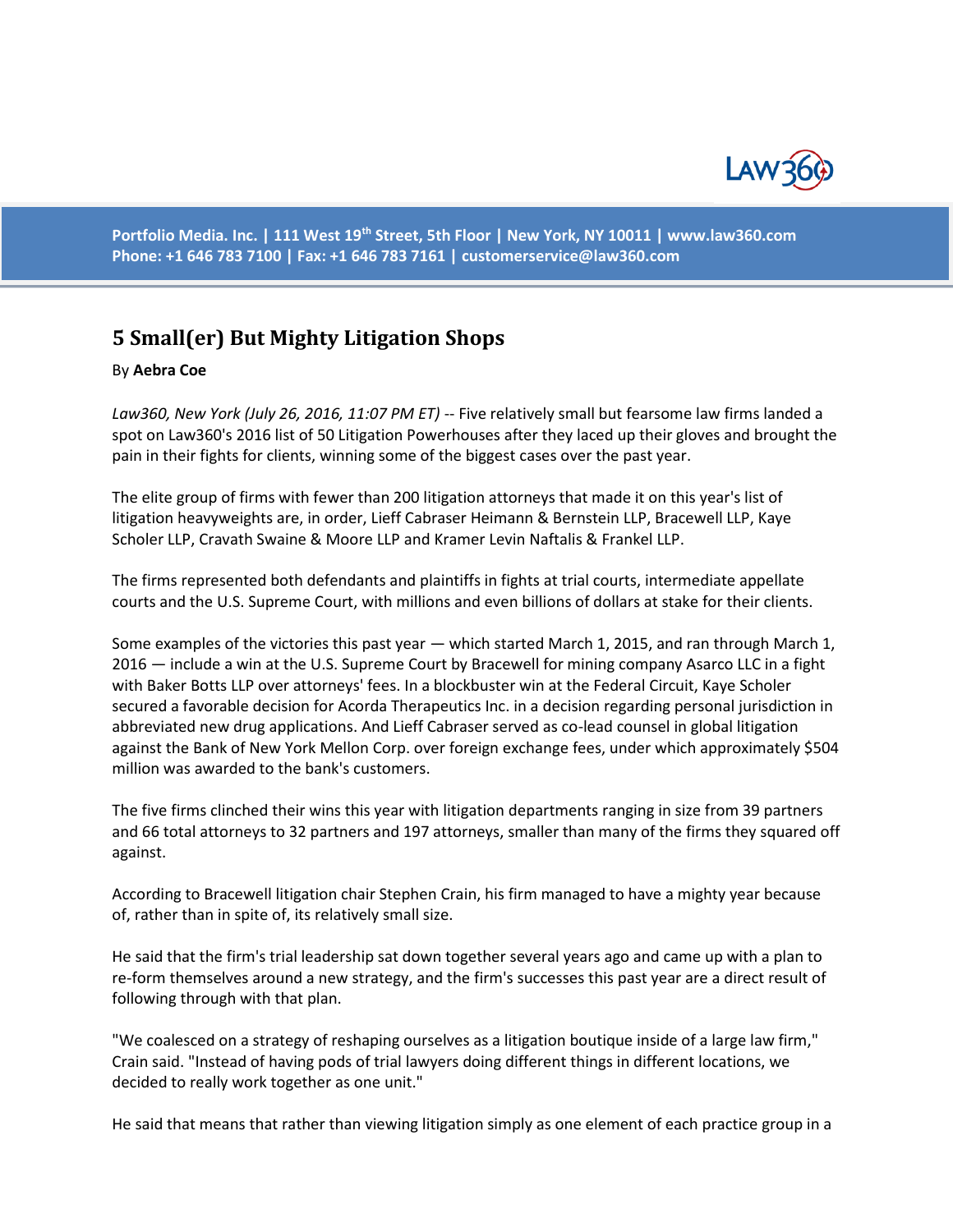large firm, Bracewell has viewed its litigation department as a team in and of itself, where lawyers communicate across offices, cross-specialize within offices and share work seamlessly.

"We went from being somewhat siloed to being completely unsiloed," he said.

It is that litigation boutique atmosphere that allows Bracewell to hang with the big dogs, Crain said, as attorneys work together in a "relatively selfless" manner, asking for each other's help and offering a helping hand where needed.

In addition to the Asarco case, this past year was a big one for Bracewell both in the appellate courts and at the trial court level.

Partner Sean Gorman successfully defended Italian energy giant Eni SpA in a \$6.4 billion dispute with Brenham Oil & Gas Corp. over an oil concession from the government of the African nation of Togo. Brenham Oil appealed the trial court's dismissal of the case, and last July, a state appellate court affirmed the dismissal.

And last May, the Ninth Circuit reversed an \$81 million judgment against Bracewell client KBR Inc. over hazardous chemicals at an Iraqi water facility, ruling that in light of a recent U.S. Supreme Court decision, the trial court did not have jurisdiction in the case.

At the trial court level, the law firm secured complete dismissal for Waste Management Inc. on summary judgment in a \$3 billion environmental enforcement suit and then represented Waste Management of Texas Inc. as co-counsel in an ensuing five-week trial. Immediately before closing arguments, the government settled with Waste Management of Texas for less than 1 percent of the amount of penalty it had requested during trial.

Another law firm among this year's small and mighty litigation shops, Lieff Cabraser, has a slightly different story as a plaintiffs firm, often coming up against some of the largest and strongest defense law firms in the world.

Lieff Cabraser managing partner Steve Fineman explained that his firm has been able to come out on top because of its laser focus: All 66 of the firm's attorneys focus on litigation, and all represent plaintiffs.

"I think that makes a difference," Fineman said. "We're able to excel because we only represent plaintiffs and almost entirely on a contingent fee basis."

He said that the firm has a practice group model that mimics those found at larger law firms, which he says has allowed the firm to find a niche in a few key areas such as securities, financial fraud, consumer fraud, mass tort environmental and whistleblower cases.

"By having our lawyers focus on these different substantive areas, we're able to develop expertise and become leaders in all of those fields," Fineman said.

The firm's success can also be attributed to careful case selection and the efficient and smart use of lawyers on a case, he said. Because the law firm fronts all costs for clients against any future recovery, it has to be  $-$  and is  $-$  especially careful about only picking the cases that have good prospects in court.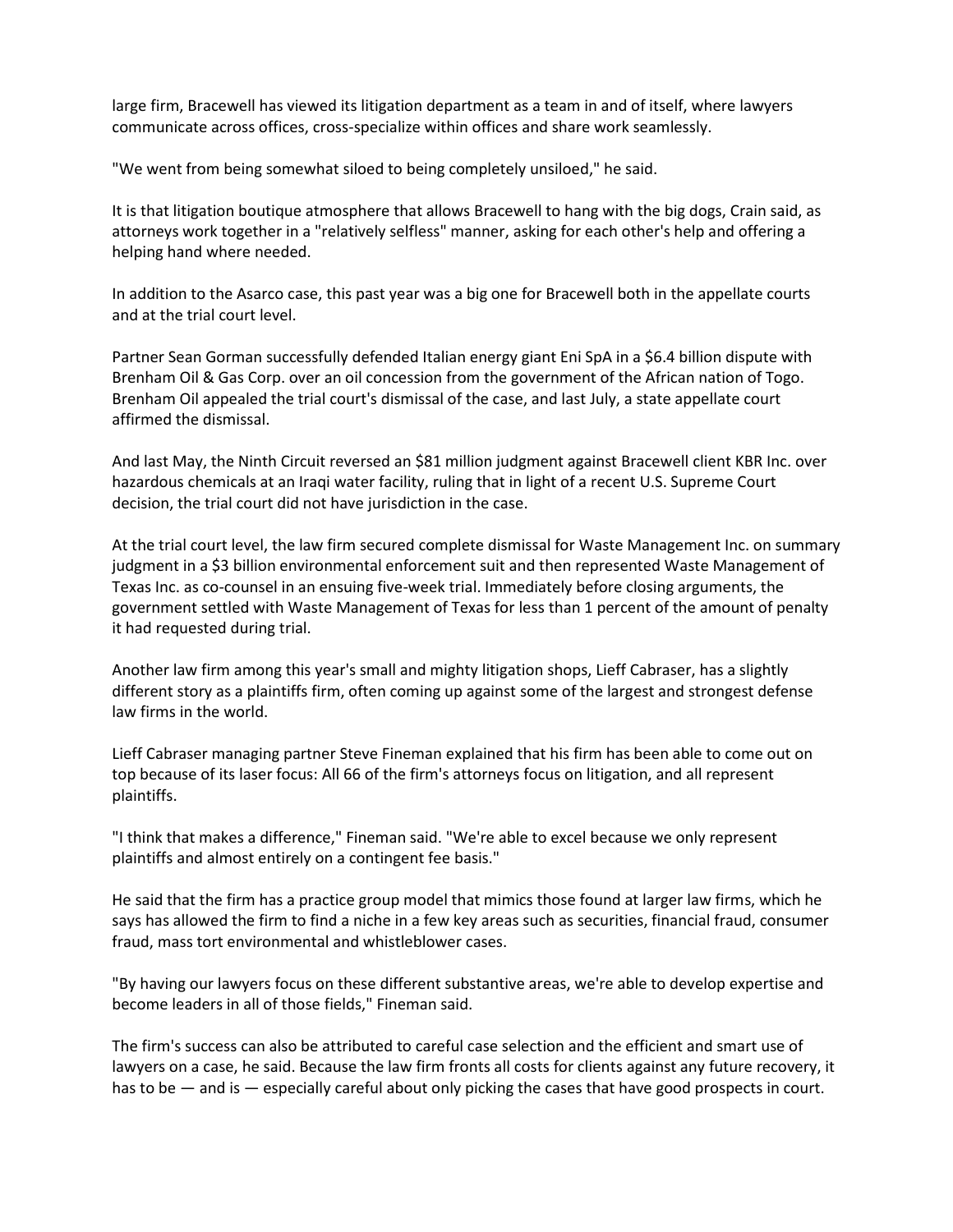"Our interests are definitely aligned with those of our clients because we only get our costs back if we prevail," Fineman said.

Kaye Scholer managing partner Michael Solow says that like Bracewell and Lieff Cabraser, his firm has also placed a very strong emphasis on litigation, with its nearly 200 litigators making up almost half of the firm's total population.

But, rather than focusing on one area of litigation, Kaye Scholer aims to provide the gamut to its clients, Solow said.

"For each of our clients, we offer a one-stop shop to handle all the related elements of cases that now more than ever involve different and parallel civil, criminal and government investigations," he explained.

Some areas that he sees as the firm's specialties include the life sciences and financial service sectors.

"Our team has steadily built and long enjoyed a reputation as trial lawyers in heavyweight commercial disputes and as lead counsel on major product liability defense and IP cases," he said.

The firm's victories this past year include the Acorda Therapeutics win at the Federal Circuit, as well as a Seventh Circuit victory for Vintage Pharmaceuticals LLC dismissing a generic prescription product liability case on preemption grounds — the first time the court has considered the extent to which product liability claims against generic-prescription-drug manufacturers are preempted by federal law since the U.S. Supreme Court's decisions in Pliva Inc. v. Mensing and Mutual Pharmaceutical Co. Inc. v. Bartlett.

Additionally, Kaye Scholer won a unanimous defense verdict on behalf of Philip Morris after a threeweek trial when an eight-person jury found that Philip Morris cigarettes did not cause a plaintiff's lung cancer.

The remaining two law firms on the list of five, Cravath and Kramer Levin, had no shortage of wins over the last year either.

Cravath attorneys last July secured a favorable ruling at the Second Circuit for IBM Corp., finding the company cannot be held liable in the U.S. for selling identification technology and military vehicles to South Africa that allegedly facilitated the country's human rights abuses while under apartheid because the alleged conduct was largely perpetrated outside the United States.

And in November, Cravath won dismissal for ABC and ESPN of a putative class action in Tennessee federal court brought by former NCAA football and basketball players against various broadcasters, athletic conferences and licensing entities, centered on the issue of whether student-athletes should receive compensation.

Additionally, last August, the firm secured summary judgment for Time Inc. in New York federal court of a \$1 billion antitrust lawsuit filed by a defunct magazine wholesaler.

In one of the year's most high-profile cases, Kramer Levin represented SAC Capital Advisors LP's Michael Steinberg, who faced insider trading charges in New York federal court. A Kramer Levin team led by partner Barry Berke handled the matter throughout the trial and appeals process, eventually securing outright dismissal of the suit after a favorable decision at the Second Circuit.